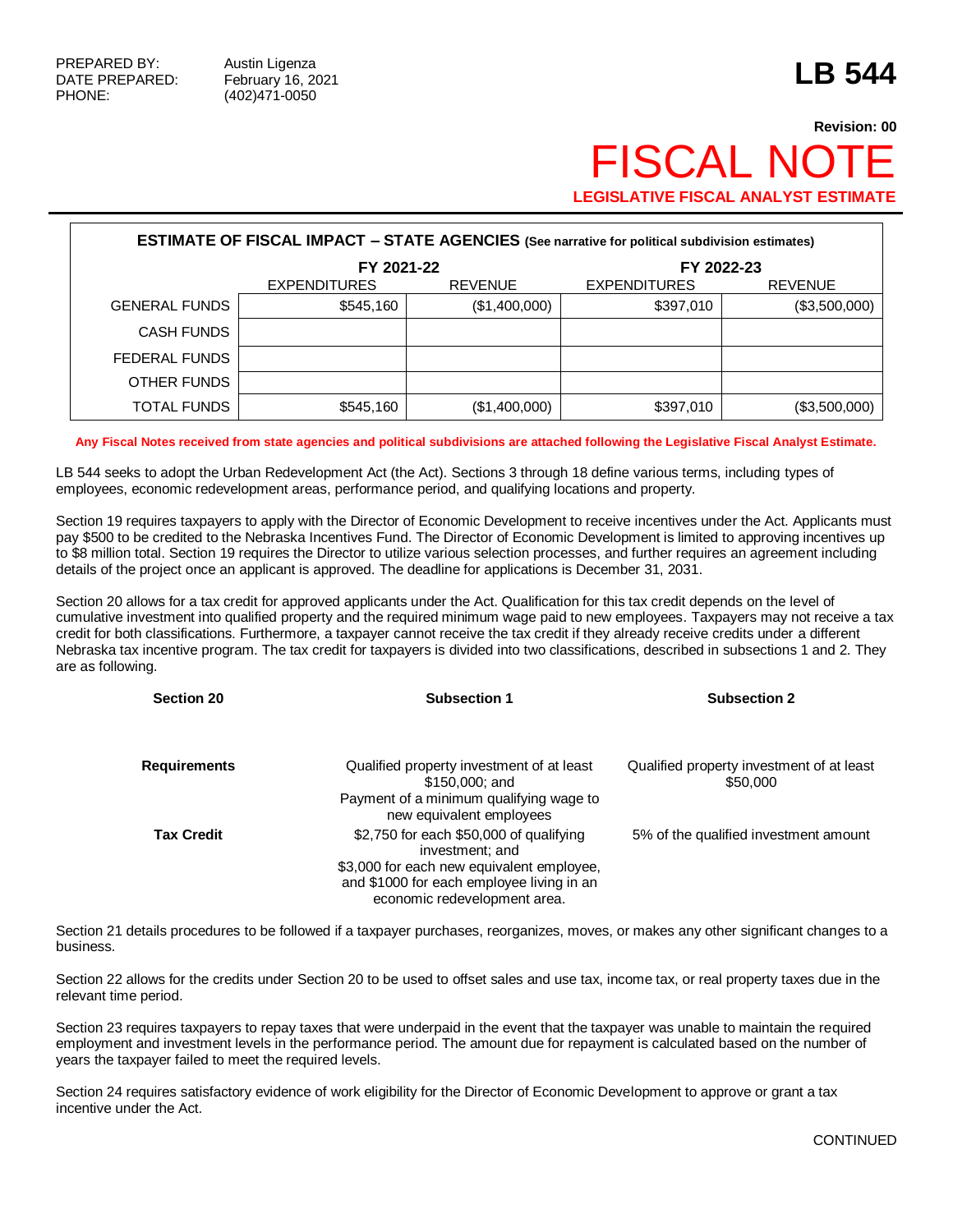Section 25-26 identifies the tax credit as non-transferable and to be paid without interest.

Section 27 allows taxpayers to request the Tax Commissioner to review and certify the taxpayer's base year employment levels. This review must be completed within 90 days of the request, either approving or amending the base year employment level

Section 28 requires the Director of Economic Development to prepare and present a report to the Appropriations Committee detailing various details on the incentives granted under the Act.

LB 544 becomes operative January 1, 2022.

#### **Revenue:**

The Department of Revenue estimates the following impact to General Fund revenues, based on expected utilization of the tax credit available under the Act:

- FY20-21: \$0
- FY21-22: (\$1,400,000)
- FY22-23: (\$3,500,000)
- FY23-24: (\$3,700,000)
- FY24-25: (\$3,900,000)

There is no basis to disagree with this estimate.

#### **Expenditures:**

The Department of Revenue estimates the need for 1.0 FTE Auditor to carry out responsibilities under the Act. This is expected to cost \$63,900 in FY21-22 and \$60,200 in FY22-23. There is no basis to disagree with these estimates.

The Department of Economic Development estimates a one-time OCIO programming charge of \$200,000 to implement LB 544. Additionally, DED estimates the need for various new personnel and associated costs to accommodate for the new responsibilities required by LB 544. This includes an Economic Development Manager, a Business Consultant, and an Attorney II. Total expenditures are estimated at \$481,260 and \$336,810 for FY21-22 and FY22-23, respectively. There is no basis to disagree with these estimates.

#### **Political Subdivisions:**

LB 544 could impact sales tax revenue for political subdivisions. The City of Lincoln estimates no fiscal impact. There is no basis to disagree with this estimate.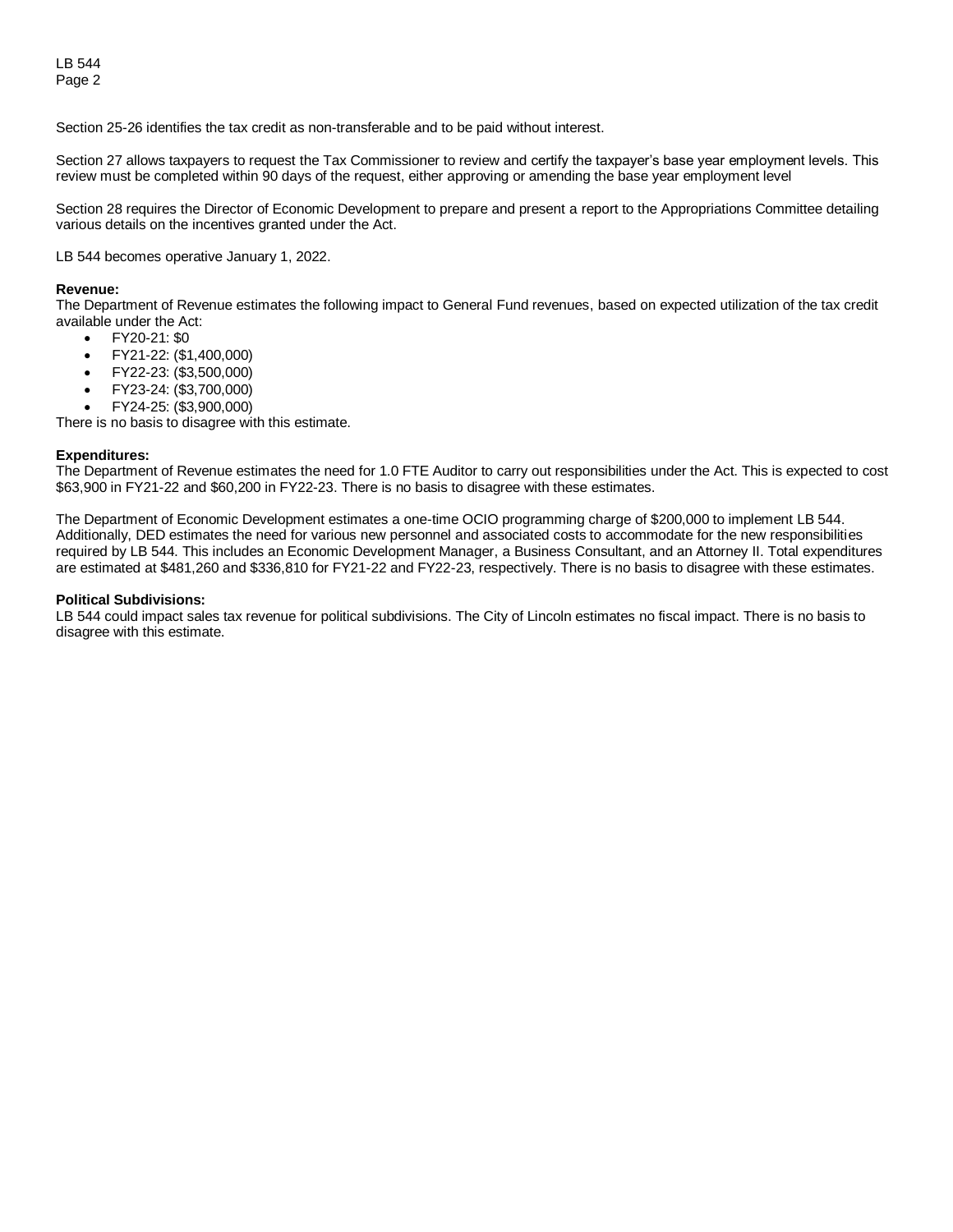## **LB 0544 Fiscal Note 2021**

| <b>State Agency Estimate</b>             |              |                |              |                 |                 |                 |
|------------------------------------------|--------------|----------------|--------------|-----------------|-----------------|-----------------|
| State Agency Name: Department of Revenue |              |                |              |                 | Date Due LFO:   |                 |
| Approved by: Tony Fulton                 |              | Date Prepared: | 2/16/2021    |                 | Phone: 471-5896 |                 |
|                                          | FY 2021-2022 |                | FY 2022-2023 |                 | FY 2023-2024    |                 |
|                                          | Expenditures | Revenue        | Expenditures | Revenue         | Expenditures    | Revenue         |
| General Funds                            | \$63,900     | \$(1,400,000)  | \$60,200     | $(\$3,500,000)$ | \$61,600        | $(\$3,700,000)$ |
| Cash Funds                               |              |                |              |                 |                 |                 |
| <b>Federal Funds</b>                     |              |                |              |                 |                 |                 |
| Other Funds                              |              |                |              |                 |                 |                 |
| <b>Total Funds</b>                       | \$63,900     | \$(1,400,000)  | \$60,200     | $(\$3,500,000)$ | \$61,600        | $(\$3,700,000)$ |
|                                          |              |                |              |                 |                 |                 |

LB 544 enacts the Urban Redevelopment Act. The act provides tax incentives to taxpayers who increase cumulative investment and employment at a business located in an area that is both located in an economic redevelopment area and in a city of the metropolitan class or city of the primary class. Economic redevelopment area is defined as an area in the State which (1) the average rate of unemployment is at least 150% of the State average, and (2) the average poverty rate is 20% or more.

To participate in the program, taxpayers must file an application with the Department of Economic Development (DED) and submit a \$500 application fee. The application fee is remitted to the Nebraska Incentives Fund. If the application is approved, DED will authorize the amount of credits the taxpayer expects to earn and enter into a written agreement with the taxpayer. DED may not continue to accept applications once expected credits for approved projects total \$8 million. No new applications may be accepted after December 31, 2031.

To earn benefits the taxpayer must meet the minimum requirements of one of two options. To earn benefits under option one, taxpayers must invest \$150,000 and hire 5 new equivalent employees. To earn benefits under option two, taxpayers must invest \$50,000. Taxpayers may not earn benefits under both options.

If a taxpayer reaches the minimum employment and investment levels within 2 years of the date of application they are entitled to receive tax benefits. Taxpayers with an option 1 agreement will earn a credit equal to \$3,000 for each new equivalent employee (an additional \$1,000 is earned for each equivalent employee who resides in an economic development area) and \$2,750 for each \$50,000 increase in investment. Taxpayers with an option 2 agreement will earn a credit equal to 5% of investment. These credits may be earned for each year of the performance period where they have maintained levels. No taxpayer can earn a credit greater than \$50,000 under this program. No taxpayer can qualify for benefits under this program if they are receiving any benefits under any other Nebraska tax incentive program.

|                   | <b>Major Objects of Expenditure</b> |              |                         |                         |                                  |                                  |                              |  |
|-------------------|-------------------------------------|--------------|-------------------------|-------------------------|----------------------------------|----------------------------------|------------------------------|--|
| <b>Class Code</b> | <b>Classification Title</b>         | 21-22<br>FTE | $22 - 23$<br><b>FTE</b> | $23 - 24$<br><b>FTE</b> | $21 - 22$<br><b>Expenditures</b> | $22 - 23$<br><b>Expenditures</b> | 23-24<br><b>Expenditures</b> |  |
| A21212            | Auditor                             | 1.0          | 1.0                     | 1.0                     | \$44,300                         | \$45,300                         | \$46,300                     |  |
|                   |                                     |              |                         |                         |                                  |                                  |                              |  |
|                   |                                     |              |                         |                         |                                  |                                  |                              |  |
|                   |                                     |              |                         |                         |                                  |                                  |                              |  |
|                   |                                     |              |                         |                         |                                  |                                  |                              |  |
|                   |                                     |              |                         |                         | \$14,600                         | \$14,900                         | \$15,300                     |  |
|                   |                                     |              |                         |                         |                                  |                                  |                              |  |
|                   |                                     |              |                         |                         |                                  |                                  |                              |  |
|                   |                                     |              |                         | \$5,000                 | \$0                              | \$0                              |                              |  |
|                   |                                     |              |                         |                         |                                  |                                  |                              |  |
|                   |                                     |              |                         |                         |                                  | \$60,200                         | \$61,600                     |  |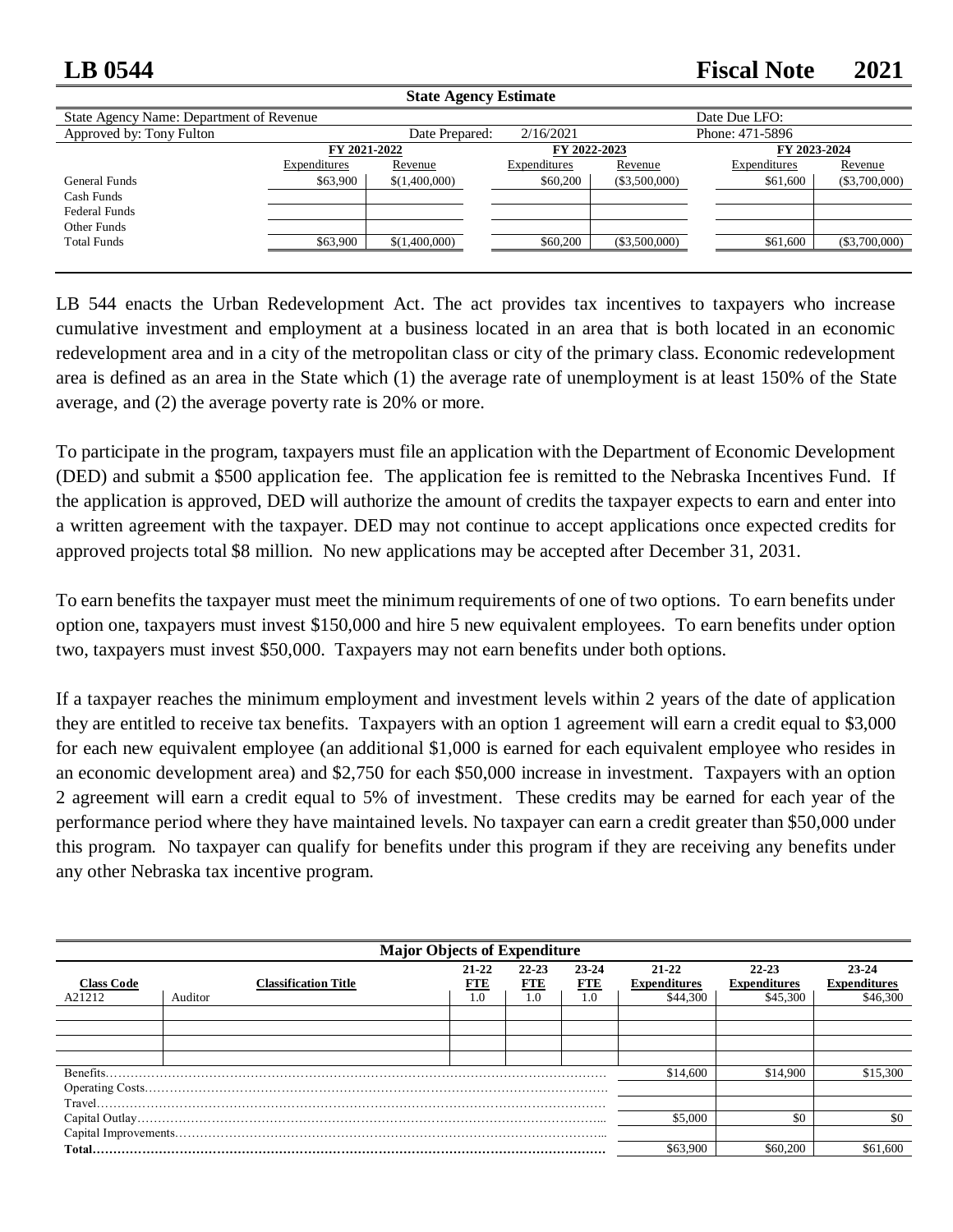Credits may be used to 1) obtain a refund of sales or use tax, 2) obtain a refundable income tax credit, 3) reduce income tax withholding liability, or 4) obtain a payment from the state equal to the real property taxes due, after the year levels are met, for real property at a qualified location that is acquired by the taxpayer after the date of application. Credits may be distributed to a partner, limited liability member, shareholder, or beneficiary and used against the income tax liability of the recipient.

Employment and investment levels must be maintained through the third year following the year levels are met. A percentage of benefits will be recaptured if levels are not maintained for the required period.

For purposes of the act, base year is defined as the year prior to the year of application, except that a taxpayer with an application year in 2021 must use the larger of 2019 and 2020. Investment is equal to the value of qualified property incorporated into or used at the qualified location. Year means the taxable year of the taxpayer. Benefits may only be received for employees who are paid at least 70% of the Nebraska statewide average hourly wage.

DED will share application and agreement information with the Department of Revenue (DOR) so that DOR can carry out its responsibilities under this act.

The act requires DOR to notify each municipality of the amount and identity of the taxpayer for each refund of local option sales and use tax within 30 days after the refund is allowed or approved. Deduction of a refund of local option sales and use tax made pursuant to this act is delayed as required by 77-27,144. DOR will notify each municipality of a refund exceeding \$1,500 by March 1 of each year beginning in 2022. For municipalities with annual refunds exceeding \$1 million or 25% of the municipality's total sales and use tax receipts for the prior fiscal year, DOR will deduct the refund over a period of one year in equal monthly amounts beginning in January following the notification.

The taxpayer may request that DOR certify base-year employment levels. Upon request, DOR must complete its review within 90 days of the request plus tolling.

DED must submit an annual report of the activity under the act to the legislature.

The estimated fiscal impact to the General Fund revenues would be as follows:

| FY20-21 | S              |  |
|---------|----------------|--|
| FY21-22 | \$(1,400,000)  |  |
| FY22-23 | \$ (3,500,000) |  |
| FY23-24 | \$ (3,700,000) |  |
| FY24-25 | \$ (3,900,000) |  |

The bill is unclear about which agency is responsible for assuring that beneficiaries under the Act meet and maintain levels required for benefits. For purposes of this fiscal note, the Department assumes that this responsibility rests with DOR as is true for other incentive acts. Given this assumption, DOR will also need 1.0 FTE of Auditor to implement the bill.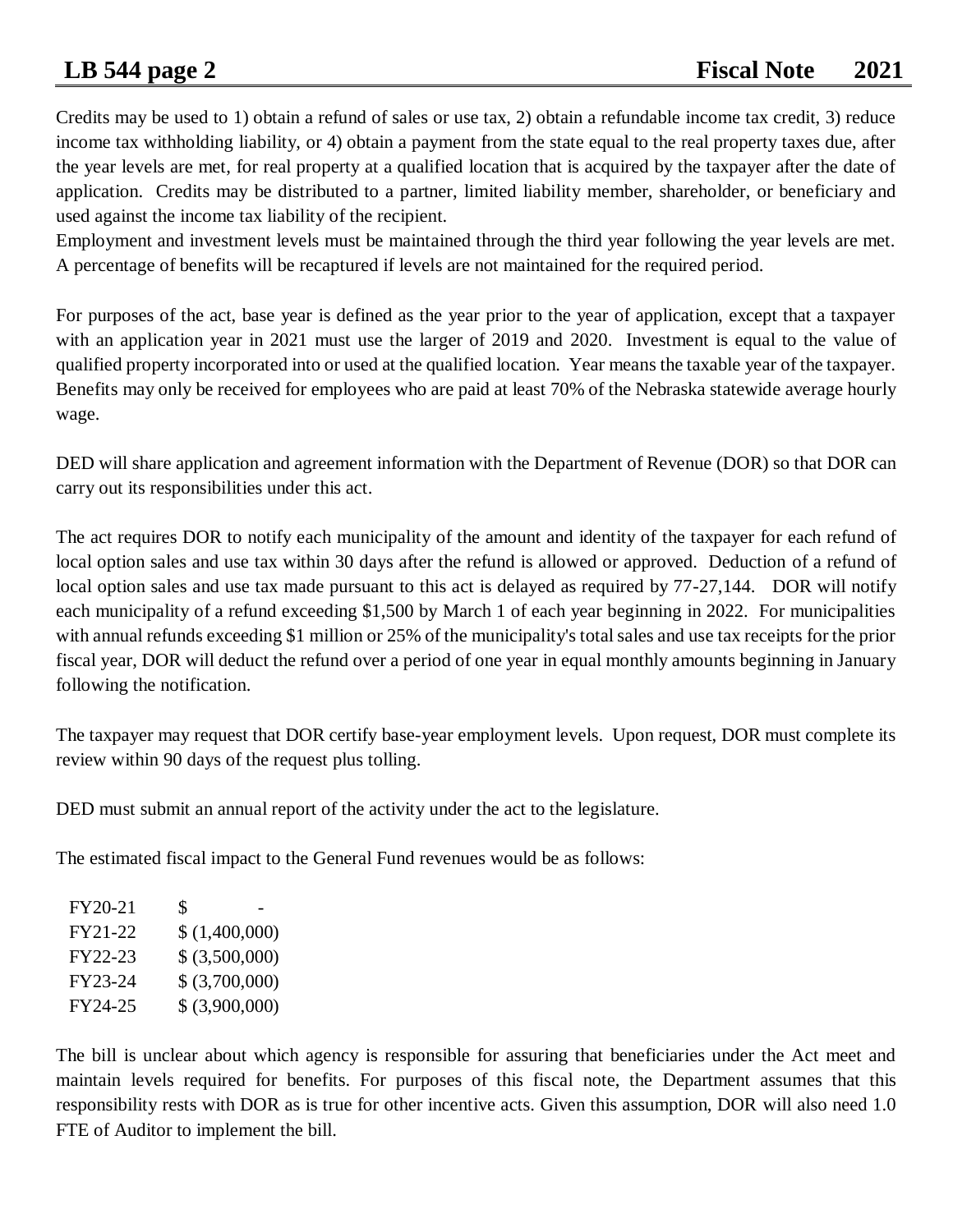**Please complete ALL (5) blanks in the first three lines. 2021**

| LB(1)<br>544         |                                                 |                                             |                                                                   | <b>FISCAL NOTE</b>      |
|----------------------|-------------------------------------------------|---------------------------------------------|-------------------------------------------------------------------|-------------------------|
|                      | State Agency OR Political Subdivision Name: (2) | Nebraska Department of Economic Development |                                                                   |                         |
| Prepared by: (3)     | <b>Anthony Goins</b>                            | Date Prepared: $(4)$ 2/6/2021               |                                                                   | Phone: (5) 402-471-3777 |
|                      |                                                 |                                             | <b>ESTIMATE PROVIDED BY STATE AGENCY OR POLITICAL SUBDIVISION</b> |                         |
|                      |                                                 | FY 2021-22                                  | FY 2022-23                                                        |                         |
|                      | <b>EXPENDITURES</b>                             | <b>REVENUE</b>                              | <b>EXPENDITURES</b>                                               | <b>REVENUE</b>          |
| <b>GENERAL FUNDS</b> | \$481,260                                       |                                             | \$336,810                                                         |                         |
| <b>CASH FUNDS</b>    |                                                 |                                             |                                                                   |                         |
| <b>FEDERAL FUNDS</b> |                                                 |                                             |                                                                   |                         |
| <b>OTHER FUNDS</b>   |                                                 |                                             |                                                                   |                         |
| <b>TOTAL FUNDS</b>   | \$481,260                                       |                                             | \$336,810                                                         |                         |

### **Explanation of Estimate:**

LB544 adopts the Urban Redevelopment Act. Under the act, a tax credit is allowed if a taxpayer attains a cumulative investment in qualified property of at least \$150,000 and hires at least 5 new employees at a qualified location and pays a minimum qualifying wage of 70% of the Nebraska statewide hourly wage. A tax credit is also allowed to any taxpayer who attains cumulative investment in qualified property of at least \$50,000 at a qualified location. Qualified location means any location in a city of the metropolitan class or a city of the primary class that is located in an Economic Redevelopment Area (ERA). ERAs are defined as an area in which the average unemployment rate in the area is at least 150% of the average for the state, and the average poverty rate is 20% or more in the census tract in the area.

A taxpayer at a qualified location may earn a \$3,000 tax credit per each new equivalent employee, with an additional \$1,000 credit if the employee resides in an ERA. In addition an investment credit is available of \$2,750 for every \$50,000 of increased investment at a qualified location. If the taxpayer at a qualified location uses the second level and attains cumulative investment of \$50,000 the tax credit available is 5% of the increased investment. A taxpayer cannot qualify for both levels. The credits shall not exceed \$50,000.

To earn incentives set forth in the Urban Redevelopment Act, the taxpayer shall file an agreement with DED. The application fee is \$500. All but one hundred dollars of the application fee shall be refunded if the application is not approved. The director shall not approve any further applications once the expected incentives from the approved projects total \$8 million. There shall be no new application after December 31, 2031. The bill does not appear to allow DED to exchange taxpayer information about credits earned with the Department of Revenue (DOR). The application fee is deposited into the Nebraska Incentives Fund, a cash fund administrated by the DOR. It is unclear which agency is responsible for auditing taxpayers for compliance and recapture. DED also has no estimate at this time for when the \$8 million in tax credits will be awarded. DED does not have an estimate of the timing of the General Fund impacts due to the issuing of the tax credits.

LB544 creates several new responsibilities for DED. Besides taking and approving applications from qualified taxpayers, the Department is required to review the work eligibility status of all new employees, grant permissions to use a 50% estimate of sales taxes paid on building materials, track estimates of credits to be awarded, and complete reporting requirements for the program. DED will need the services of an Economic Development Manager and a Business Consultant to manage the day to day operation of the program, answer questions, review applications, and complete the required reporting. An Attorney II will also be needed to prepare agreements and work on rules and regulations. There will also be a one-time cost with the OCIO for programming an online application and collecting data necessary to provide tax credit information to DOR, estimated to be \$200,000. We also assume additional office rent of \$9,000 per year for one of the staff to work in Omaha.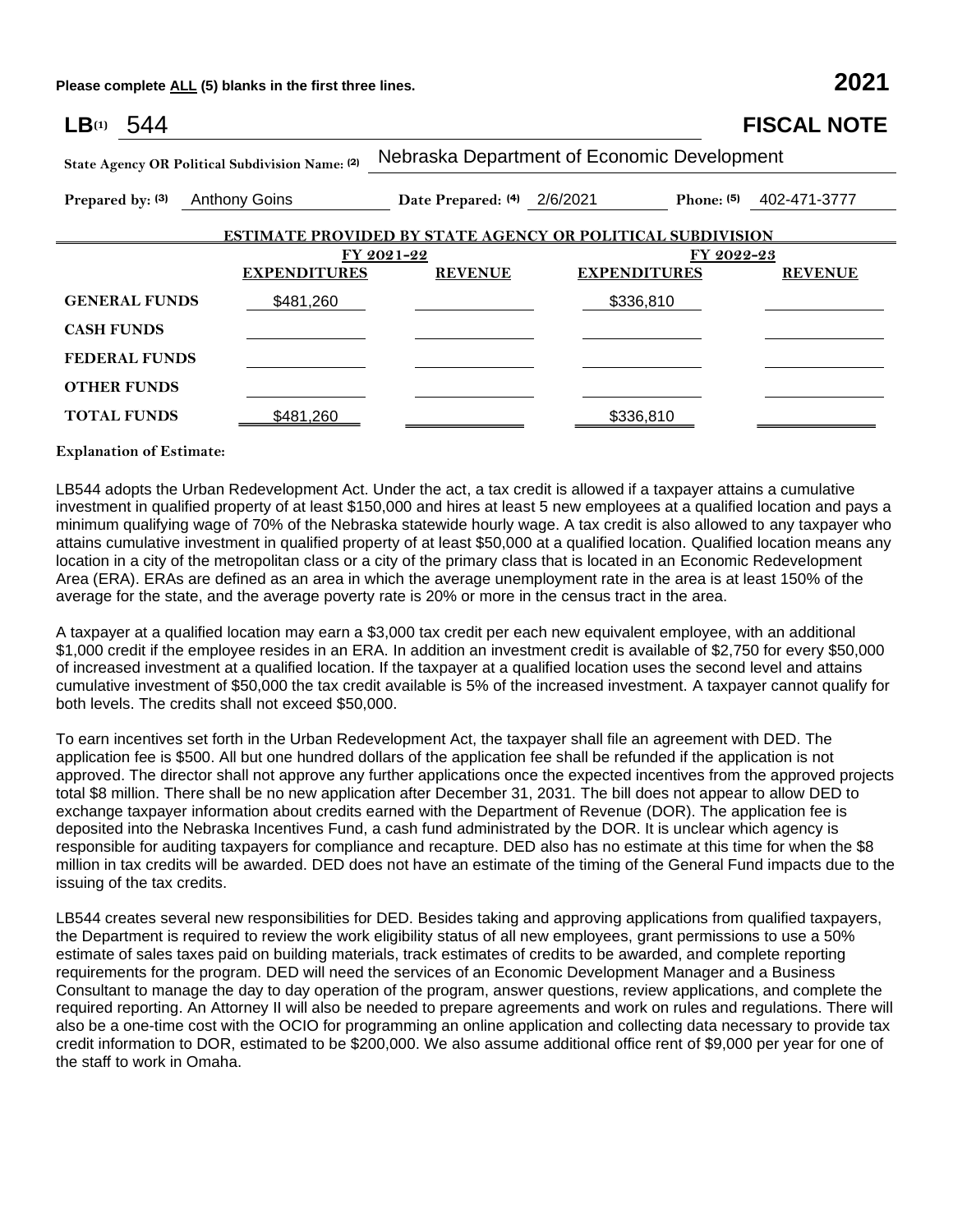### **BREAKDOWN BY MAJOR OBJECTS OF EXPENDITURE**

 $\mathcal{L}_\mathcal{L} = \{ \mathcal{L}_\mathcal{L} = \{ \mathcal{L}_\mathcal{L} = \{ \mathcal{L}_\mathcal{L} = \{ \mathcal{L}_\mathcal{L} = \{ \mathcal{L}_\mathcal{L} = \{ \mathcal{L}_\mathcal{L} = \{ \mathcal{L}_\mathcal{L} = \{ \mathcal{L}_\mathcal{L} = \{ \mathcal{L}_\mathcal{L} = \{ \mathcal{L}_\mathcal{L} = \{ \mathcal{L}_\mathcal{L} = \{ \mathcal{L}_\mathcal{L} = \{ \mathcal{L}_\mathcal{L} = \{ \mathcal{L}_\mathcal{$ 

| <b>Personal Services:</b>       |           |                                         | <u>BREAKDOWN BY MAJOR OBJECTS OF EXPENDITURE</u> |                                |
|---------------------------------|-----------|-----------------------------------------|--------------------------------------------------|--------------------------------|
| POSITION TITLE                  | $21 - 22$ | <b>NUMBER OF POSITIONS</b><br>$22 - 23$ | 2021-22<br><b>EXPENDITURES</b>                   | 2022-23<br><b>EXPENDITURES</b> |
| G49550 Econ Dev Manager         | 0.75      | 1.00                                    | \$49,660                                         | \$67,860                       |
| A49310 Econ Dev. Bus Consultant | 0.75      | 1.00                                    | 44,570                                           | 60,910                         |
| A31112 Attorney II              | 0.75      | 1.00                                    | 50,750                                           | 69,350                         |
|                                 |           |                                         |                                                  |                                |
|                                 |           |                                         | 57,990                                           | 79,250                         |
|                                 |           |                                         | 237,990                                          | 39,630                         |
|                                 |           |                                         | 14,500                                           | 19,810                         |
|                                 |           |                                         | 25,800                                           | 0                              |
|                                 |           |                                         |                                                  |                                |
|                                 |           |                                         |                                                  |                                |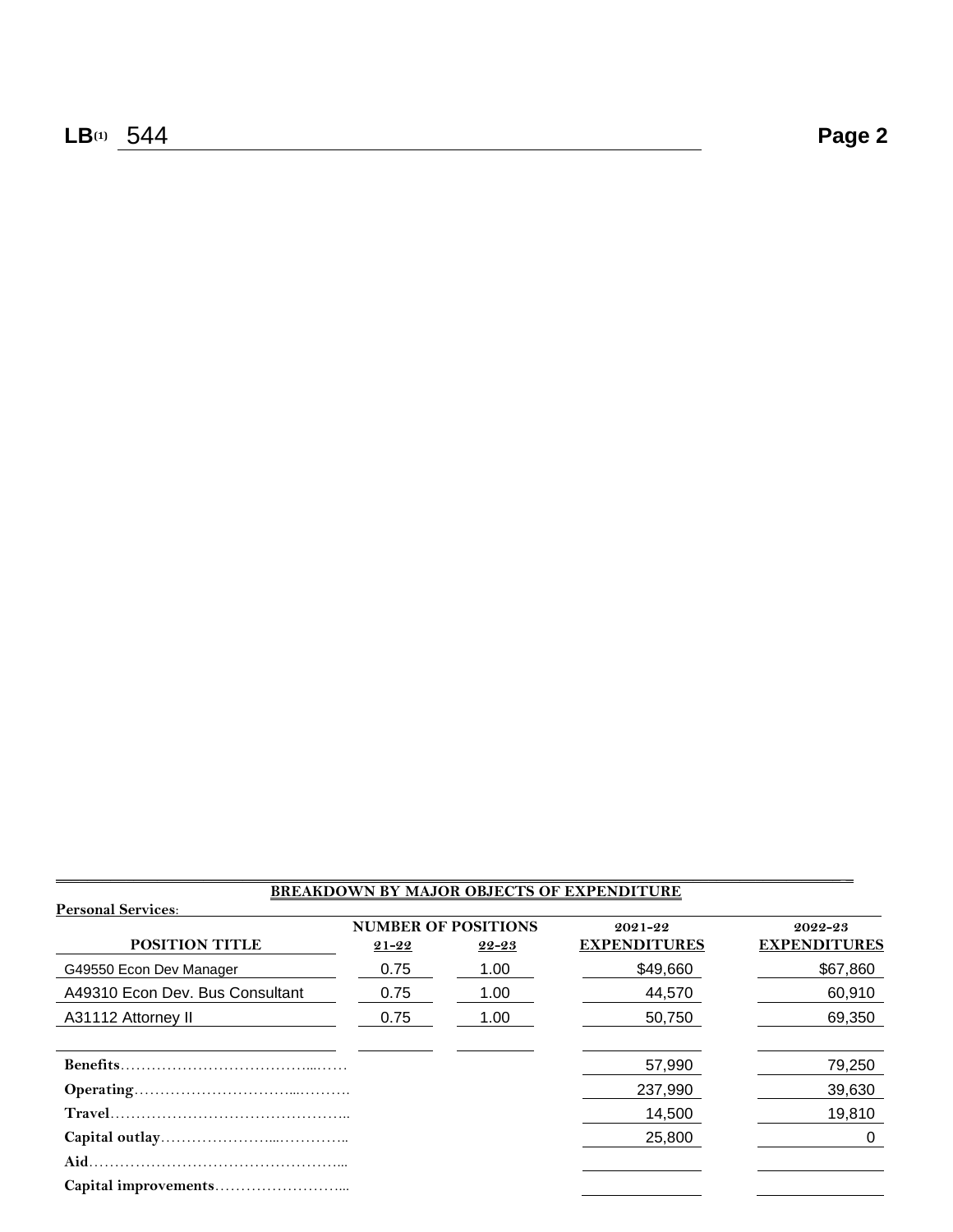| 260<br>\$481 | ຕລລລ<br>ົດ ^<br>. കാാറ.പ |
|--------------|--------------------------|
|              |                          |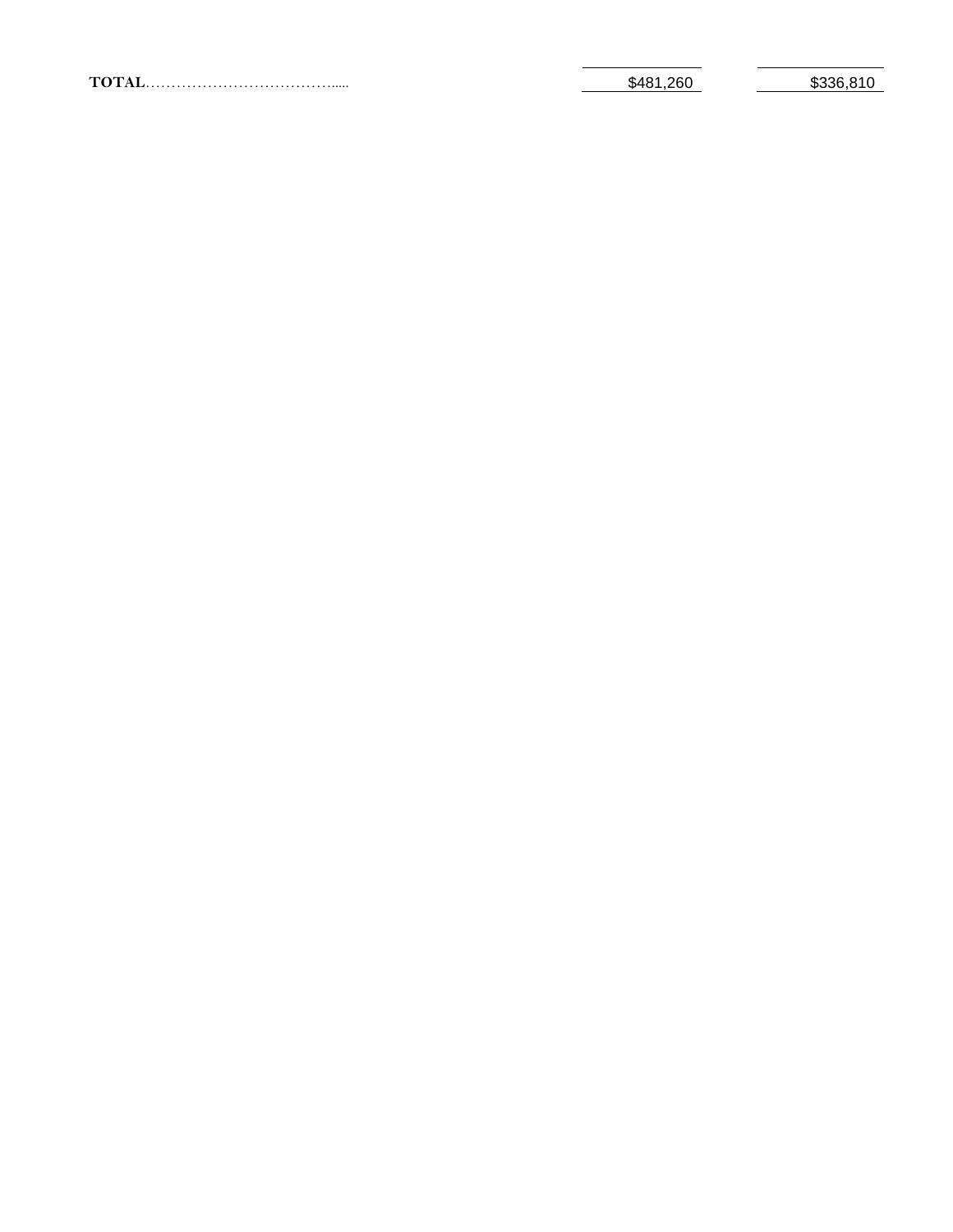**Please complete ALL (5) blanks in the first three lines. 2021**

| LB <sub>(1)</sub> 544           |                                                 |                                                                   |                     |            | <b>FISCAL NOTE</b>        |
|---------------------------------|-------------------------------------------------|-------------------------------------------------------------------|---------------------|------------|---------------------------|
|                                 | State Agency OR Political Subdivision Name: (2) | <b>Lancaster County Assessor/ROD</b>                              |                     |            |                           |
| Prepared by: (3) Scott Gaines   |                                                 | Date Prepared: (4) 1/22/21                                        |                     |            | Phone: $(5)$ 402-441-6580 |
|                                 |                                                 | <b>ESTIMATE PROVIDED BY STATE AGENCY OR POLITICAL SUBDIVISION</b> |                     |            |                           |
|                                 |                                                 | FY 2021-22                                                        |                     | FY 2022-23 |                           |
|                                 | <b>EXPENDITURES</b>                             | <b>REVENUE</b>                                                    | <b>EXPENDITURES</b> |            | <b>REVENUE</b>            |
| <b>GENERAL FUNDS</b>            |                                                 |                                                                   |                     |            |                           |
| <b>CASH FUNDS</b>               |                                                 |                                                                   |                     |            |                           |
| <b>FEDERAL FUNDS</b>            |                                                 |                                                                   |                     |            |                           |
| <b>OTHER FUNDS</b>              |                                                 |                                                                   |                     |            |                           |
| <b>TOTAL FUNDS</b>              |                                                 |                                                                   |                     |            |                           |
| <b>Explanation of Estimate:</b> |                                                 |                                                                   |                     |            |                           |

No fiscal impact to the Lancaster County Assessor's Office.

| <b>BREAKDOWN BY MAJOR OBJECTS OF EXPENDITURE</b> |           |                            |                     |                     |  |  |
|--------------------------------------------------|-----------|----------------------------|---------------------|---------------------|--|--|
| <b>Personal Services:</b>                        |           |                            |                     |                     |  |  |
|                                                  |           | <b>NUMBER OF POSITIONS</b> | $2021 - 22$         | 2022-23             |  |  |
| <b>POSITION TITLE</b>                            | $21 - 22$ | 22-23                      | <b>EXPENDITURES</b> | <b>EXPENDITURES</b> |  |  |
|                                                  |           |                            |                     |                     |  |  |
|                                                  |           |                            |                     |                     |  |  |
|                                                  |           |                            |                     |                     |  |  |
|                                                  |           |                            |                     |                     |  |  |
|                                                  |           |                            |                     |                     |  |  |
|                                                  |           |                            |                     |                     |  |  |
|                                                  |           |                            |                     |                     |  |  |
|                                                  |           |                            |                     |                     |  |  |
|                                                  |           |                            |                     |                     |  |  |
|                                                  |           |                            |                     |                     |  |  |